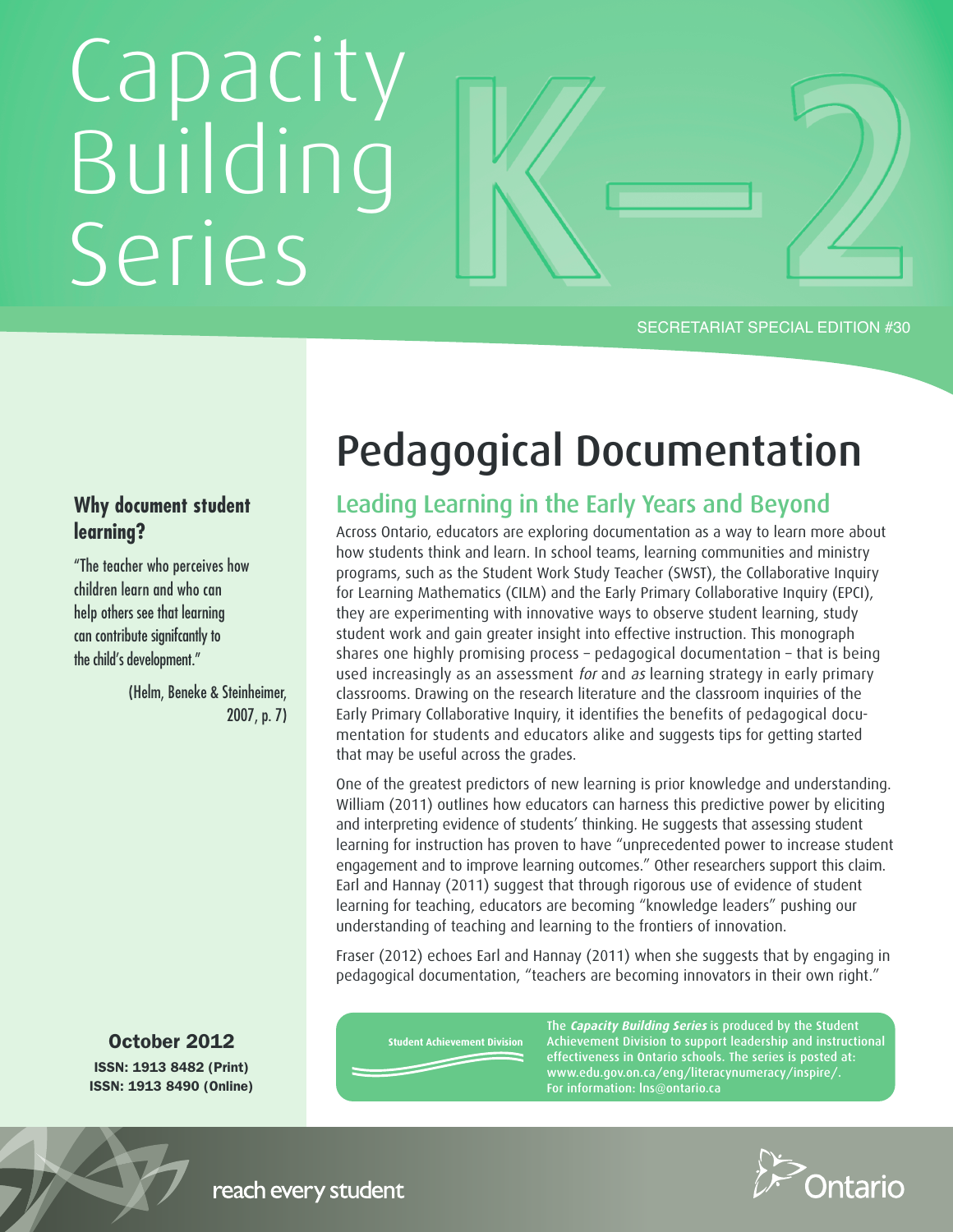# **Putting Learning at the Centre**

Rinaldi (2001) describes pedagogical documentation somewhat paradoxically as "visible listening" – using notes, slides, videos and so on to reconstruct children's learning paths and processes. Gandini and Kaminsky (2004) similarly describe it as a "pedagogy of listening," broadening the notion of documentation to include the collection of many forms and types of text to make student learning visible and to create an authentic record for dialogue, reflection and analysis. Pedagogical documentation is not done at the end of a lesson or unit, as a summative assessment, but is ongoing – a cyclical process that facilitates growth and improvement. This multifaceted approach transforms understanding of teaching and learning in five strategic ways, each explored below:

# **1. Creates Shared Understanding**

"My 'aha' moment about documentation was during my student-led parent/teacher conferences. The students were so articulate about their learning, showing parents what they had done, how they found the information and what they had learned. I was also surprised to hear how the students had carried their inquiries into their home life. Many parents spoke about how excited the children were about learning and that they wanted to pursue inquiries further at home."

*– Educator, Early Primary Collaborative Inquiry*

**Stop the train ...**

"Pedagogical documentation stops the train of standardized expectations and slows down our thinking processes to consider some topic with exquisite care."

(Wien, Guyevskey, & Berdoussis, 2011)

It is not only our students' thinking that becomes visible through pedagogical documentation, but our thinking as educators becomes visible as well, opening up the possibility for shared reflection on the learning process. Further, as educators ask, "How do I understand what I'm hearing?" and as students reflect on what they are learning, parents, too, are able to genuinely engage in the learning.

Children's understanding of the learning experience can differ dramatically not just from their teachers but from their parents as well. Parents, too, have experiences which result in different perspectives on what learning is or what they think it should be. Documentation enables educators to name what children are learning and to make links to the curriculum. At the same time, students can reflect on their learning. Such ongoing dialogue mediates perspectives – educators', students' and parents' – to facilitate understanding.

By constructing shared understanding, dialogue drives future curriculum in ways that are genuinely responsive to learning needs (Seitz, 2008).These conversations allow educators to further their "understanding of the concepts children are building, the theories they are constructing and the questions they are posing" (Fraser, 2012). Consequently, learning becomes a deeply personalized and engaging experience.

# **2. Celebrates the Rights of Individual Learners**



"Using various forms of documenting student learning challenged us to see children differently. Different kinds of demonstrations of learning moved us all beyond what we had come to expect, and led us to a place of valuing each child's contribution. What was made visible was the learning process of children, their multiple languages, and the strategies used by each child."

*– Educator, Early Primary Collaborative Inquiry*

In a culturally diverse province, educators question their own ideas and biases embedded in everyday practice. Close consideration of individual students is leading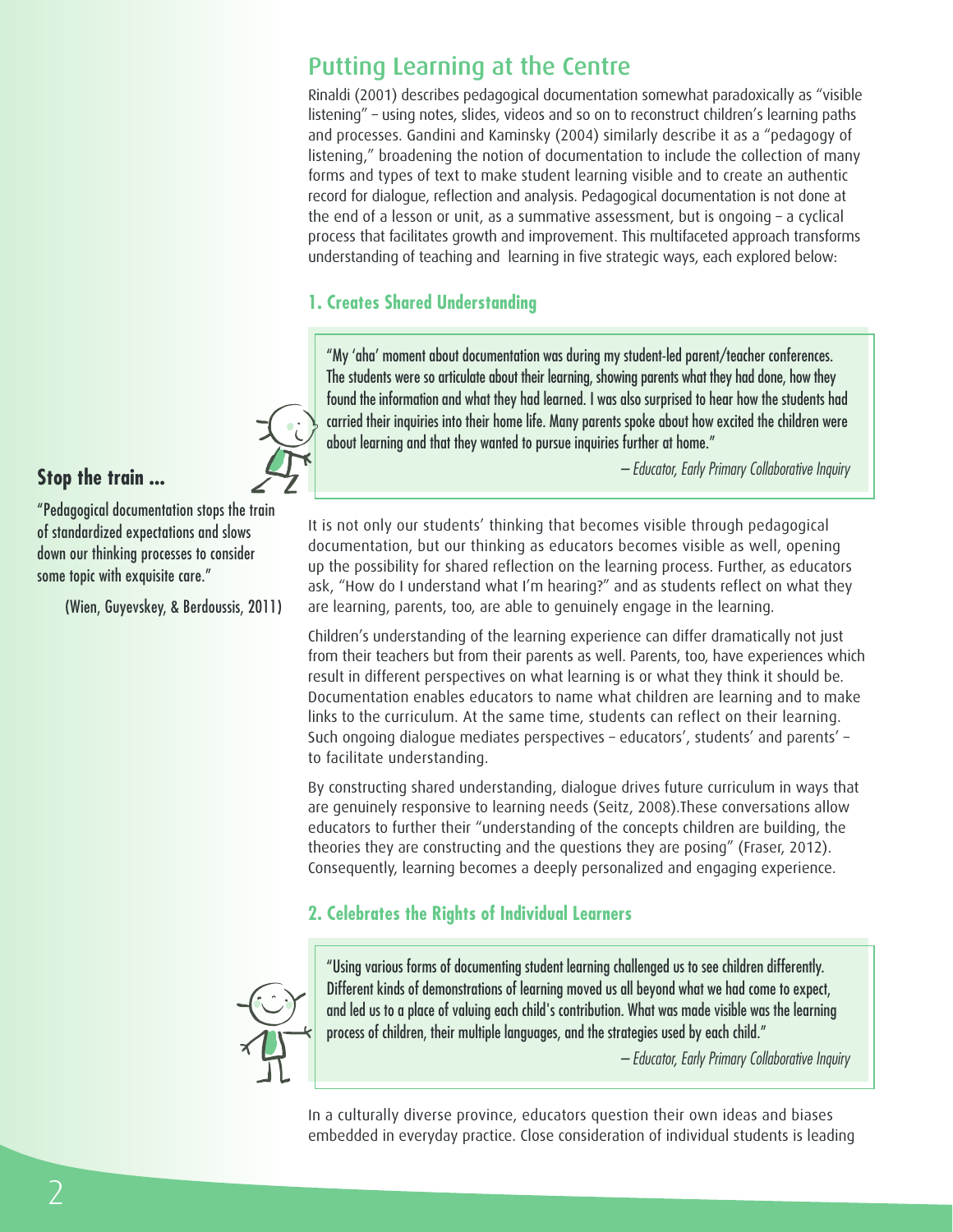to discussions about social justice, equitable practice and the meaning of culturally responsive pedagogy. As educators examine their work and re-think their practices and beliefs, they are also reporting how the discomfort and uncertainty that often arises from this reflection is a necessary part of the change process. Many primary educators have discovered how rigorous reflection leads to "innovative programs that foster each child's learning potential" (Fraser, 2012). In many cases, educators are reporting a transformational shift in how they view young children as profoundly capable learners.

Documentation takes place within the natural flow of the child's day – during learning opportunities in the classroom, in the schoolyard and beyond. As a result, the evidence gathered relates closely to the child's ongoing thinking and shifts in understanding. Rather than focusing on assessing narrow skill development or learning products, educators are using documentation to learn more about their students and to personalize learning experiences according to their interests and learning needs.

Learning is a complex process impacted by many factors, including the feelings and emotions of the learner. In young children, feelings and emotions affect the learning experience in profound ways. As educators know first-hand, the relationship with a child can play a huge role in a successful learning experience. Documentation strategies deepen understanding of the child's interests and his or her learning and development needs, and so can help to strengthen this crucial relationship. Further, documentation encourages educators to step back to listen and allow the child to take the lead in the learning, inviting students into the learning process. Many educators are increasingly identifying student-led inquiry as a vehicle to strengthen the learning partnership.

#### **3. Recognizes Students' Ownership of Their Learning**

"We document the learning journey through student eyes – the notion that students could take the responsibility for some of the documentation. We are looking at how we use our bulletin boards for the purpose of helping students to make the connections in their learning, to share the learning narrative with others, and to capture thinking."

*– Educator, Early Primary Collaborative Inquiry*

K–2 educators in the Early Primary Collaborative Inquiry are discovering the importance of the sense of wonder instilled in children through the new full-day early learning Kindergarten program. Across the primary years, documentation is being used to help educators develop a better understanding of their students' interests and needs – of what sparks their wonder – in order to inform planning. As one early educator put it, documentation enables us to "include the voice of the child in our educational practices."

Many educators have found that as they give students "opportunities to seek answers to questions that are interesting, important and relevant to them, they are enabling them to address curriculum content in integrated and 'real world' ways and to develop – and practise – higher-order thinking skills and habits of mind that lead to deep learning" (Getting Started with Student Inquiry, Capacity Building Series, 2011). Dialogue with students using documentation provides an opportunity for shared reflection that supports both assessment for learning and assessment as learning practices. On the one hand, documentation provides educators with the "evidence" to provide timely, specific and descriptive feedback to move learning forward. On the other hand, it allows educators to go one step further, to help students self-assess, to "become directly involved in the learning process, acting as the 'critical connector' between assessment and improvement" (Earl, 2007).



# **Celebrate children ...**

"Celebrating the rights of children is central to this approach … this process nurtures plurality of ideas and voices. "

(Turner & Wilson, 2010)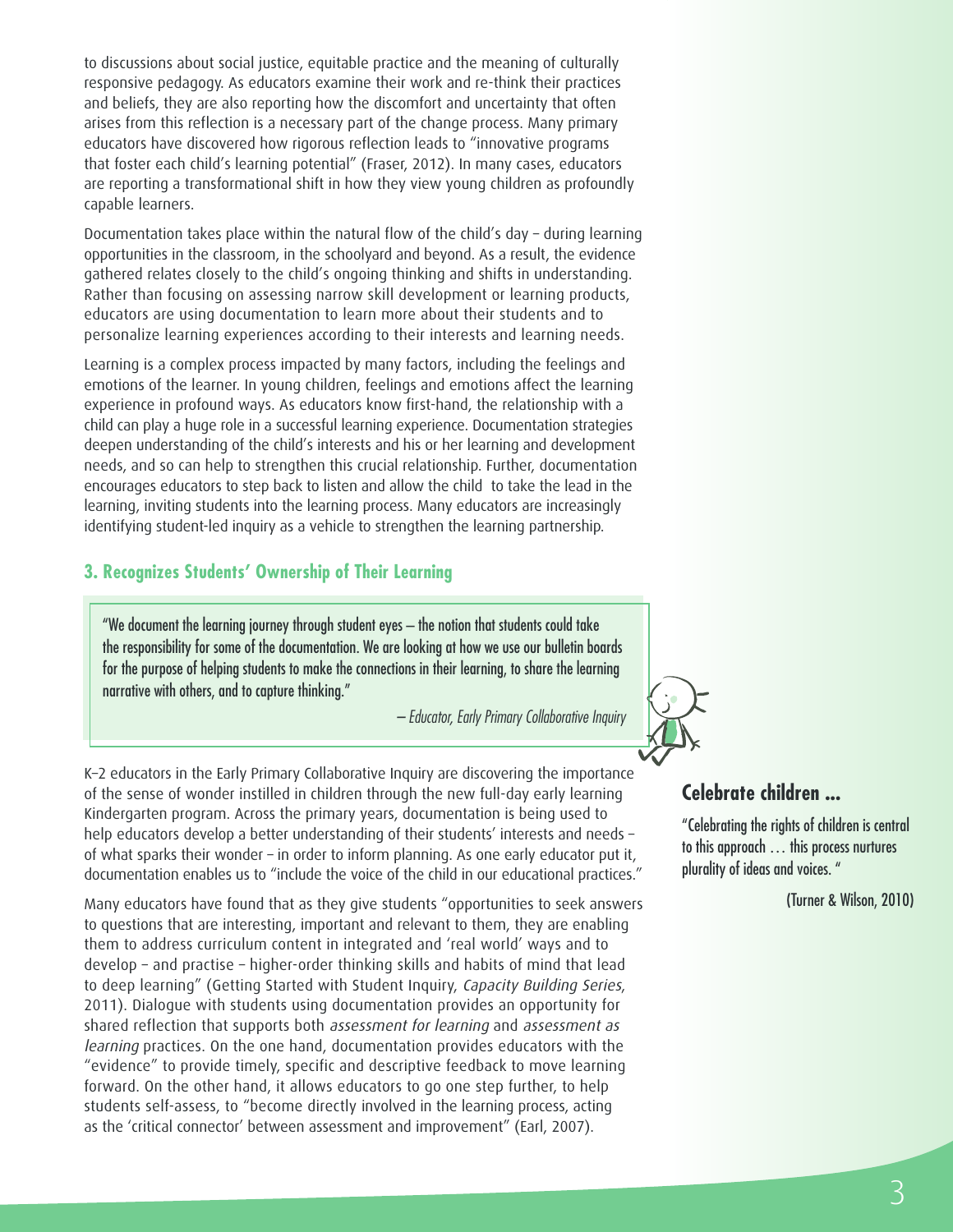Through documentation, the potential for engagement and learning increases because students reflect on their learning throughout the process rather than at the end (Turner & Wilson, 2010). Students develop critical higher-order or metacognitive skills. Further, students are able to more fully understand the expectations and become partners in the process of determining how best to express their ideas and make their thinking visible.

### **4. Actualizes Shared Accountability**



*– Educator, Early Primary Collaborative Inquiry*

Early primary educators want to find meaningful ways to show what their students are learning and offer opportunities for student accountability in an experiential program. Documentation can enable demonstration of both the learning and the types of experiences that foster growth in young children to colleagues, administrators, parents and the larger community. Krechevsky, Rivard and Burton (2009) identify three forms of accountability that documentation supports – namely, a) accountability to self, b) accountability to each other and c) accountability to the larger community.

As educators review and analyze the variety of evidence that they have gathered, they are finding that documentation increases their confidence in voicing their own professional judgments and so enhances personal accountability.

Collaboration through the process of documentation "deprivatizes" the work of teaching and learning and assists educators in understanding the importance of being accountable to one another. Early educators are finding that collaboration helps them look at their students' thinking and learning from different perspectives, fostering an asset-based or "capability stance."

Documentation is also being recognized as a means of responding to system, parent and larger community demands for accountability. Parents and community partners are authentically engaged in the language of education when the learning is made visible. The dialogue around pedagogical documentation builds public support for the type of experiential program that educators know is best for young children.

# **5. Provides Voice in Learning for Everyone**

"Not only were teachers using videos to explore changes in student learning, but teachers were using the same photographs and videos with their students as a tool for student self and peer assessment. Feedback became daily and more meaningful when given by a peer. Students had a clearer understanding of the success criteria when they took on the role of the teacher. One teacher reported, 'I will never underestimate the power of peer assessment. It matters to the students'."

*– Educator, Early Primary Collaborative Inquiry*

Through pedagogical documentation, the roles in education are shifting; what it means to be a learner and an educator are being transformed. Students and teachers alike are demonstrating ownership of and engaging in teaching and learning. Consequently, pedagogical documentation is a vehicle for learning that bridges understanding of children and adults.

# **Delve deeply into learning ...**

"Learning is an emotional experience that cannot be fully engaged or understood through simple paper-and-pencil activities … Documentation moves us beyond an interest in outcomes and moves us to an exploration of the relationships and feelings that form the context and stuff of educative experience."

(Yu, 2008)

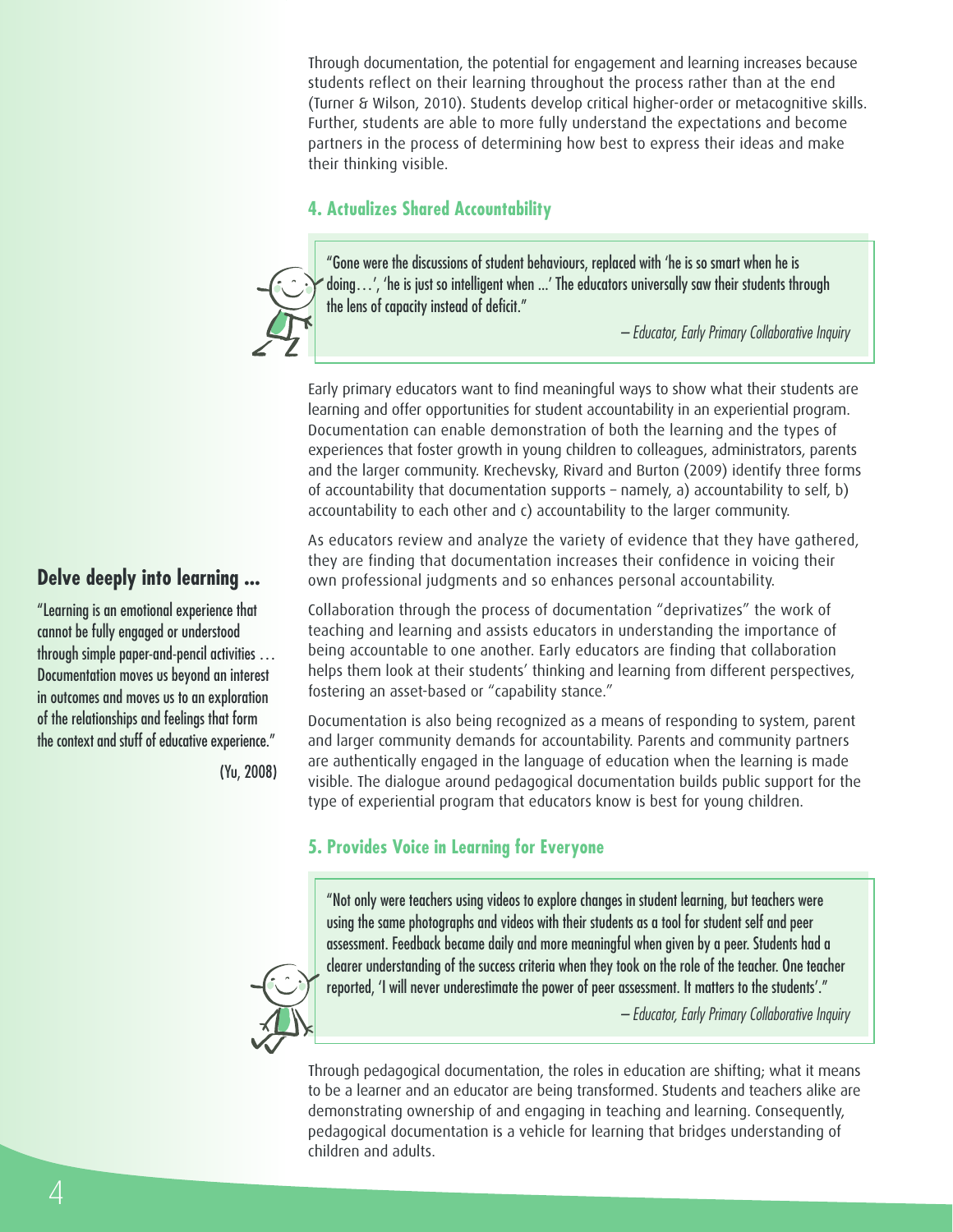Rather than relying on mass-produced resources designed for all students, educators involved in the Early Primary Collaborative Inquiry are collectively using their professional judgment to plan programs that are personalized, address the needs of each child and are linked to the curriculum. A thorough knowledge of the curriculum, an understanding of the stages of development and responsiveness to students' interests are all critical for making effective instructional decisions. Educators report that taking into consideration perspectives from colleagues, students and others only serves to strengthen the inquiry. Further, providing all participants with a voice in the inquiry in turn enriches learning for all.

# **Capturing Learning When and Where It Happens**

Researchers and classroom educators alike concur that to reap the benefits of documentation, it needs to become a habit of classroom practice (Wien, Guyevskey, & Berdoussis, 2011). To this end, they are finding that the devices they use for documenting (e.g., digital cameras, video recorders, audiotaping devices, notepads and other tools) need to be available at all times to capture learning when and where it happens.

As educators become more adept in the use of documentation, they embrace it not so much as a technical process but as an attitude toward teaching and learning. They understand the value of knowing their students and how they think so that learning is maximized. This transformational change moves the focus away from product and "becomes an approach of knowing, making it possible for the adult to be and know together with the child" so that the students' interests, thinking and understanding drive instruction (Turner & Wilson, 2010).

Many types of evidence can be used to document student thinking and learning. Some have found value in using a web or other visual representation to display the variety of options that are available for documentation. Images – photographs, video, paintings or other visual objects – are a particularly powerful tool because they provide a much different view of a child's thinking and learning than written materials. Other educators are exploring ways to capture voice in documentation. Both elements – voice and visual image – provide students with multi-modal representations to demonstrate what they know and how they think and expand our understanding of how students think and learn.



#### **Ways to Capture Thinking**

# **Make the shift ...**

"The main shift in my focus has been how to make documentation more useful and interactive, not just something to do and finish with ... My thinking has become less rigid, and I find I am thinking about more creative ways to approach and use documentation."

> Participant, Early Primary Collaborative Inquiry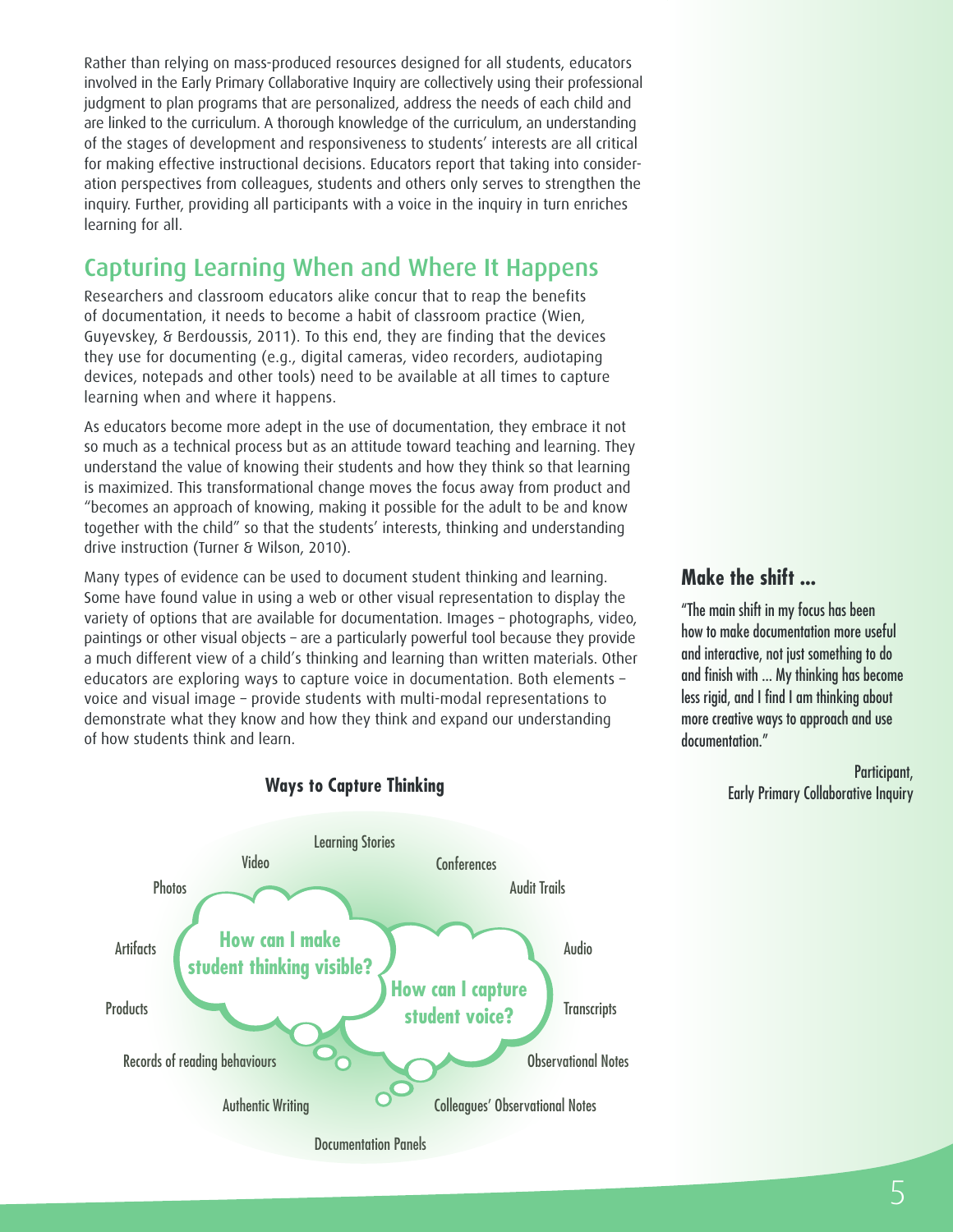# **Tips for Getting Started**

## **1. Use a collaborative inquiry approach.**

Over 20 years ago, Short and Burke (1991) wrote, "We don't inquire to eliminate alternatives but to find more functional understandings – to create diversity, broaden our thinking and ask more complex questions." Since then the value of collaboratively looking at student work has has become widely recognized as an effective catalyst for professional learning. Today, in Ontario, it is a commonly held stance within professional practice (Hannay, Wideman, & Seller, 2010).

Capturing and deeply analyzing diverse representations of student thinking and learning can be very challenging. In this context, the value of collaborative inquiry – of working in teams to study and record student learning and thinking – cannot be underestimated. While documentation provides rich descriptions of what students say, do and represent, it is the team's collective reflection on and analysis of the evidence which deepens understanding. The first step, therefore, in the process is to establish the team committed to placing documentation at the heart of learning.

#### **2. Establish your primary purpose.**

Educators who are interested in exploring pedagogical documentation may feel overwhelmed by the sheer amount of evidence they can collect and will ask, "Where do I begin?" Your primary purpose will both help you sift the evidence and serve as a lens for interpretation. Some key purposes of documentation are listed below:

- **•** Studying children's beliefs about topics to be investigated, the reasons behind their interests, the sources of their current knowledge
- **•** Engaging children in reflecting on their own learning
- **•** Helping children develop theories that give meaning to events and objects in their world
- **•** Helping children ask good questions
- **•** Helping children self-assess

Once you have established the purpose, you may wish to identify one or two things to collect (for example, documenting one learning experience from beginning to end) and to set aside a certain time to observe each day, focusing observations on one child or on one area over an extended period of time (Helm & Beneke, 2007).

#### **A Professional Inquiry**

Some guiding questions may be helpful in provoking reflection on what you are choosing to study and why:

- Why did we collect this evidence/data? How might this be useful?
- What patterns/items of interest do we notice from this evidence/data?
- What are the limitations of this evidence/data?
- What further questions does this evidence/data generate?
- Based on this documentation, what are the implications for future learning for this child or this group of children for our teaching?

# **Collaboration is the fuel ...**

"It is by engaging in the process of documentation that teachers are becoming innovators in their own right… Whereas documentation can be said to be the gears that allow the learning experiences to move in new directions, collaboration is the fuel that drives the process."

(Fraser, 2012)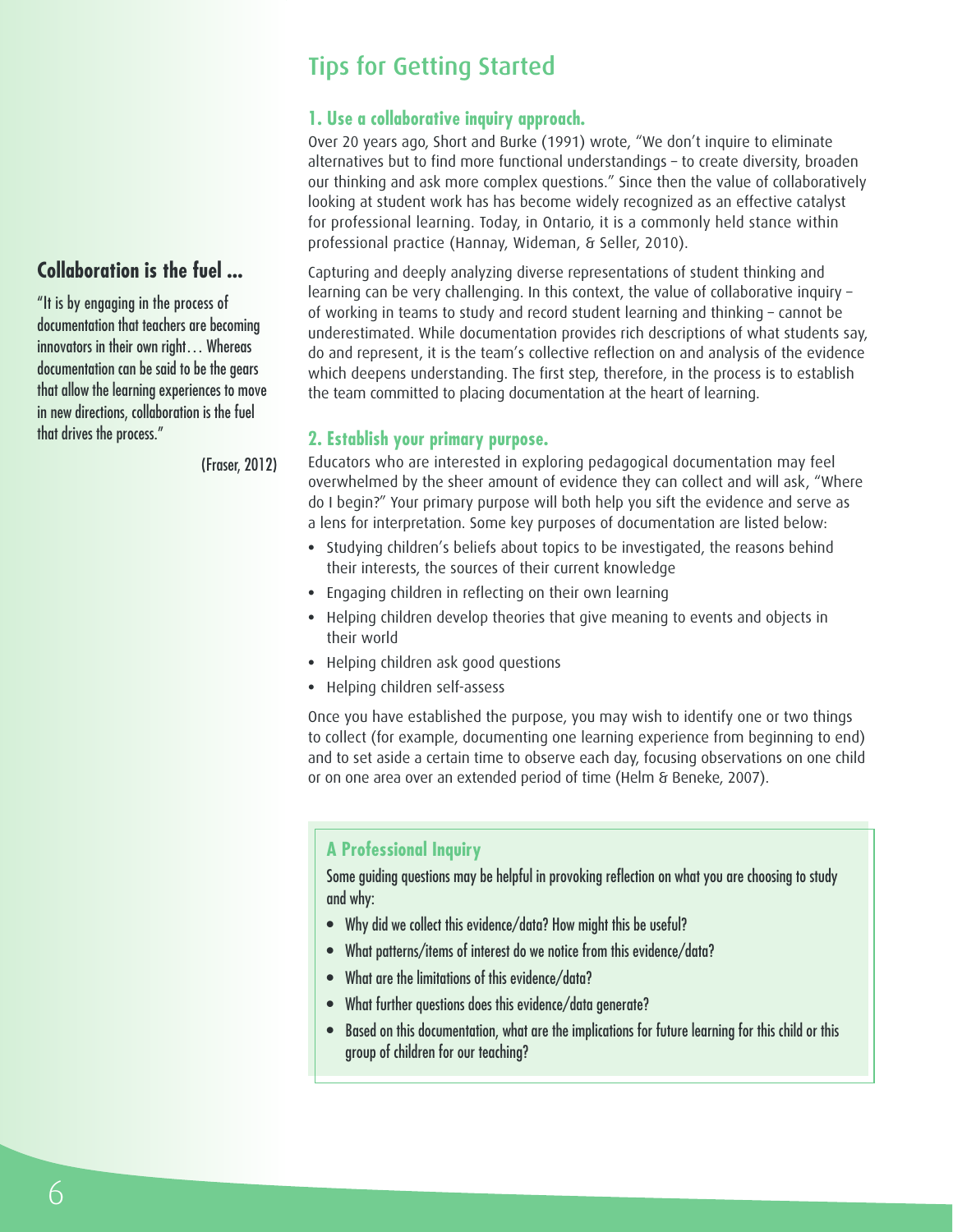#### **3. Think about your audience.**

If student learning is going to be made public, it is important to decide on how to display it in a way that suits the audience and is meaningful to them, encourages dialogue and links learning to the curriculum. Displays of documentation will have different purposes and should be designed to reflect them. What is used for planning program, for example, may be different from what is displayed for students or parents on a bulletin board.

For students, Panels/Walls & Audit Trails, which pair photographs and learning artefacts with captions and conversations, need to be displayed at an accessible height inside or outside the classroom, whereas for parents they may need to be made accessible in more portable ways (e.g., in a scrap book or online). Portfolios are a documentation format that are typically used to capture individual student learning over time; for students, they will need to be made available for one-on-one conferences while for colleagues they may serve as a helpful resource when making instructional decisions. Learning Stories are another format which may need to be made available in a variety of ways for reflection on a child's or a class's learning process (e.g., in a letter/e-mail, newsletter, or blog).

#### **4. Decide on your methods for collecting information.**

The systematic collection of information facilitates analysis and reflection with students, parents and colleagues. So while evidence of student thinking is being gathered, it is critical to have a method in place for organizing it and, later, for identifying trends, patterns and next steps. Many educators emphasize the value of technology as a format for collecting information. "Technology allowed us to go back and examine our use of prompts," said one educator in the Early Primary Collaborative Inquiry. "We were able to reflect on the type of questions we were asking students."

#### **5. Remember – There is no one right way to do it!**

"Documentation is a tricky thing," reports an educator in the Early Primary Collaborative Inquiry. "In order for it to be effective, the method must resonate with the documenter. Some found that writing reflection journals was helpful, some preferred to use the journals and technology (i.e. flip cameras, ipads), and some used alternate strategies of documentation." Researchers reinforce the creative, multifaceted aspect of documentation. Seitz (2008) suggests, "the format that documentation can take can be as varied as the creator's mind permits." In all cases, however, the analysis of documentation is used to make intentional instructional decisions to support student learning; educators need to determine the documentation format that works best for them to support the learning of the children in their classroom.

# **Children's input is critical ...**

"Children's input is critical to adaptations in practice. Approaching children's representations of thinking and learning with genuine curiosity is the first step in using children's feedback to inform teacher practice."

> Educator, Early Primary Collaborative Inquiry